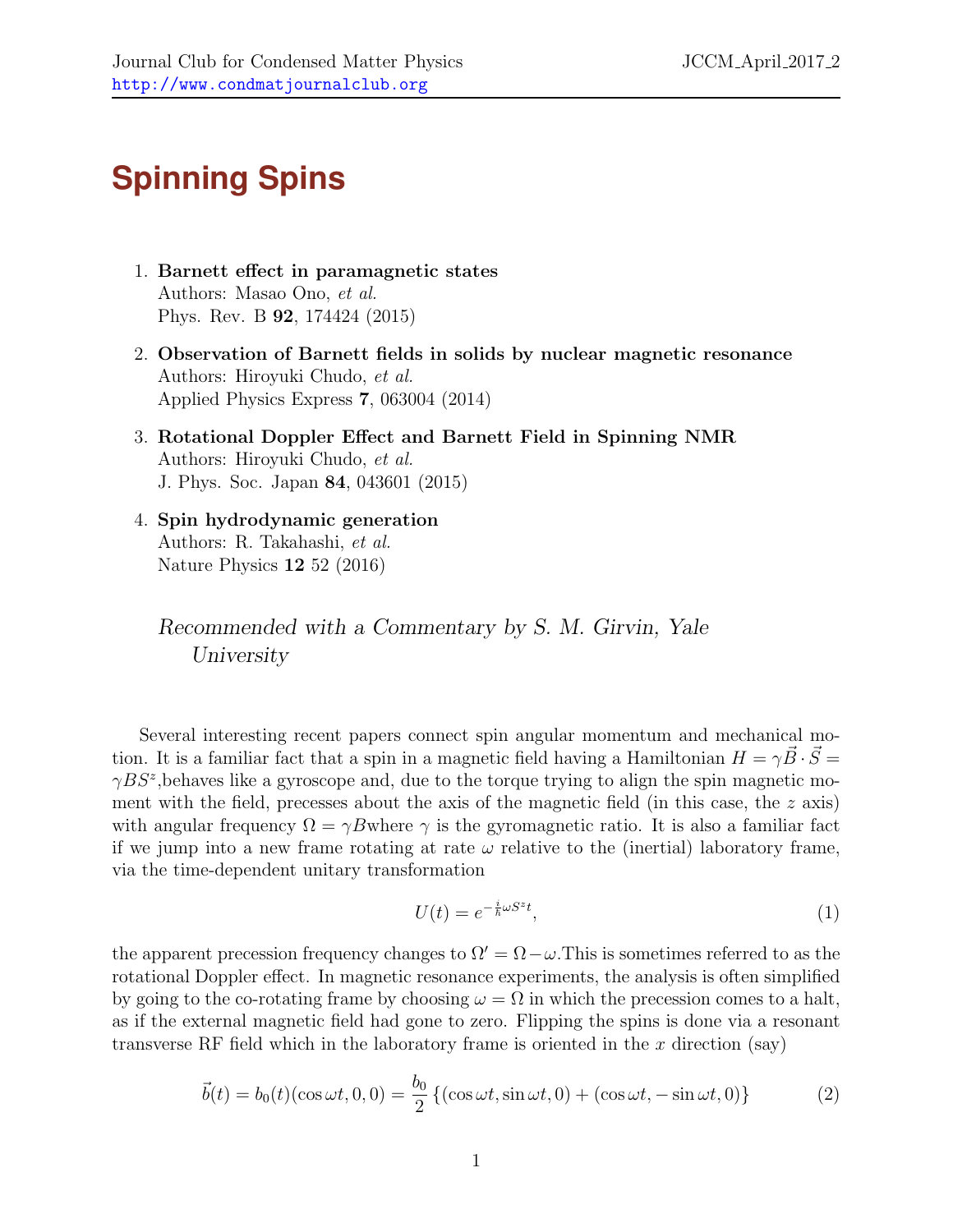where  $b_0(t)$  is the slowly varying envelope of the RF magnetic field. The second equality resolves the linear oscillations in the  $x$  direction into two components rotating with opposite angular velocities. Jumping into the rotating frame Doppler shifts one of these to zero frequency and the other to  $2\omega$ . Since it is far off-resonance (i.e. which is zero frequency in the rotating frame), the latter 'counter-rotating' field is often neglected in the so-called rotating wave approximation. The Hamiltonian in the rotating frame then becomes

$$
H_R = \gamma \frac{b_0(t)}{2} S^x. \tag{3}
$$

The resulting precession about the (rotating frame) x axis causes the  $z$  component of the spin to undergo Rabi oscillations (in both the rotating and lab frames).

External RF drives are not the only mechanism for flipping spins. Spin-orbit coupling can also transfer angular momentum between the spins and the lattice. This is the mechanism behind the Einstein-deHaas effect in which a freely suspended magnetic material begins to mechanically rotate when it is cooled below the Curie temperature. The sign of the spontaneous magnetic order determines the sign of the mechanical rotation needed to conserve angular momentum. Energy conservation is a separate matter, but in a metal the kinetic energy of the fermi gas of electrons is available as a reservoir.

Spin-orbit coupling arises from a relativistic analysis of the Dirac equation. The analysis is often presented in the following simple way. An electron moving through a solid experiences an electric field due to Coulomb interactions with the nuclei. Jumping into boosted frame co-moving with the electron transforms the E field partly into a B field which couples to the magnetic moment of the particle. A more general analysis [\[1\]](#page-2-0) of the Dirac equation for a free particle viewed from a non-inertial accelerating frame shows that the acceleration couples to spin.

Similarly, the rotation of a non-inertial frame also produces coupling to the spin. This leads to the Barnett effect which is the dual of the rotational Doppler shift–physically rotating a sample relative to an inertial frame produces a pseudo-magnetic field which attempts to align the spins. By rotating a paramagnetic sample at a tremendous rate ( $\sim 1 \text{ kHz}$ !) Ono *et* al. observed spontaneous magnetization of the sample as measured by a nearby magnetometer stationary in the lab frame. One might ask how the spins know they are in a non-inertial frame. Presumably the answer is again the spin-orbit coupling which attempts to equilibrate the spins with the mechanically rotating lattice. In a different setup Chudo, et al. observed the Barnett effect in solid samples rotating at ∼ 10 kHz via the shift in nuclear magnetic resonance frequency. Interestingly in this the experiment the sample could be held stationary while the detection coil was spun or the sample could be co-rotating with the detection coil. This setup allowed the authors to separate the Barnett effect from the rotational Doppler shift.

In another class of experiments by Takahashi, *et al.* voltages were induced in a liquid metal by flowing it through a narrow channel. The resulting mechanical velocity field has a curl (i.e. rotation) which induces spin currents. The spin currents induce electrical currents via spinorbit coupling (the inverse spin Hall effect) which in turn induce measurable voltages. This hydrodynamic electrical generation represents a novel form of 'mechanical fluid spintronics.'